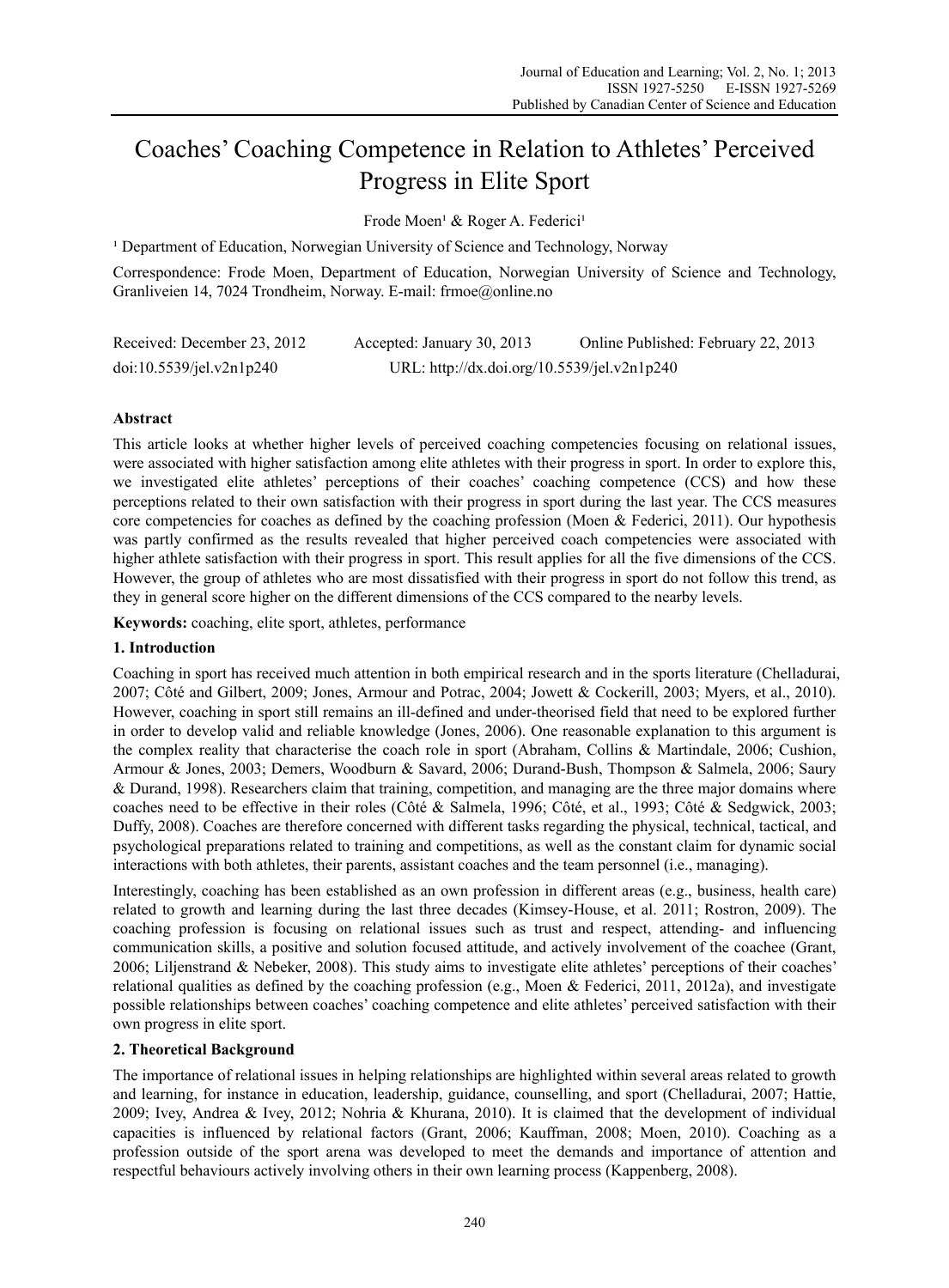# *2.1 Coaching as an Own Profession*

Gallwey (1974) and Whitmore (2002) are recognized as two important contributors to the development of the coaching profession outside of the sport arena (Kauffman, 2008). Coaching is still not a protected title as a doctor or a psychologist, but the coaching industry has established branch organisations that are dedicated to advance the coaching profession by setting high standards, providing independent certification, and building a worldwide network of credentialed coaches (Kimsey-House, et al., 2011). Two of the most acknowledged branch organisations are The International Coaching Federation (ICF) and The Coaches Training Institute (CTI). The coaching profession has developed rapidly during the last few decades, and it is still growing in various countries around the world (Grant, 2006; Hall, Otazo, & Hollenbeck, 1999; Rostron, 2009).

The coaching profession has defined coaching as a helping relationship between the coach and the person with whom the coach is engaged, the coachee (Passmore, 2010). The power of the individual as capable of finding solutions to his or her own problems with the help of a facilitating coach is highlighted (Kappenberg, 2008; Moen & Kvalsund, 2008). This approach is a client-centred one influenced by humanistic psychology, which emphasizes the importance of listening to the subjective beliefs of the client (Kahn, 1996; Rogers, 1959). This optimistic and trusting view of human nature is central to the coaching profession today. In this study, the following definition is used: "*Coaching is a method that aims to achieve self-actualization by facilitating learning and developmental processes to promote the resource base of another person. The method is characterized by its active involvement of the coachee through powerful questioning and active listening* (Moen & Kvalsund, 2008)". Thus, in this study coaching is defined as an approach that can be used to fulfil people's potential and improves their talent by focusing on relational issues through goal oriented conversations.

## *2.2 Coach Competencies*

Researchers have noticed that practicing coaches and coachee's are lacking a well-established, reliable and valid instrument for measuring coachee's perceptions of coach competencies as described by the coaching profession (Moen & Federici, 2011, 2012a). A coaching competence scale (CCS), consisting of five dimensions, was developed and tested to help fill this void in the field (Moen & Federici, 2011, 2012a). The CCS consists of five different dimensions of coach competencies as described by branch organisations within the coaching profession (e.g., ICF and CTI); (1) Creating the relationship, 2) Communication attending skills, 3) Communication influencing skills, 4) Facilitating for learning and results, and 5) Making the responsibility clear. In order to be effective and successful in the coaching process, the competencies described in the CCS should be important contributors (Moen & Federici, 2011, 2012a).

## 2.2.1 Creating the Relationship

The true nature of the coaching relationship is based on mutuality. Mutuality is a relation that is built upon respectful understanding and responsive listening and interacting with the coachee (Gyllensten & Palmer, 2007; Kellett, Humphrey & Sleeth, 2006; Moen, 2010). To create such a relationship, the coach must be able to meet the coachee with attending, trustful, and respectful behaviour.

#### 2.2.2 Communication Attending Skills

The ability to listen is a key technique in coaching (Moen & Kvalsund, 2008; Whitmore, 2009). The coach's attending skills are supposed to give the coachee an impression that he or she has the coach's full attention and is seen, heard, and understood. Listening skills, both active and passive, are important as they enable the coachee to continue to discuss and explore the case in focus (Hargie, 2011; Ivey et al., 2012). Therefore, a core competency for coaches is the ability to use attending skills in their dialogue with the coachee.

#### 2.2.3 Communication Influencing Skills

Once the coach have truly heard and understood the coachee's perspective, the coachee will be much more open and ready for change (Ivey et al., 2012; Moen, 2010; Tschannen-Moran & Tschannen-Moran, 2010). The coach's influencing skills are supposed to influence the coachee's perspective in order to discover new perspectives. This is supposed to influence the coachee's motivation and behaviour in order to achieve changes. Asking powerful questions that are open-ended (beginning with an interrogative who, what, how, where, and when) are important because such questions encourage descriptive and detailed answers from the coachee (Hargie, 2011). Descriptive and detailed answers have the potential to raise the coachee's awareness. Another competency for coaches is the use of influencing skills such as powerful questioning.

## 2.2.4 Facilitate Learning and Results

Respectful and attending behaviour is supposed to encourage the coachee to be active, involved and to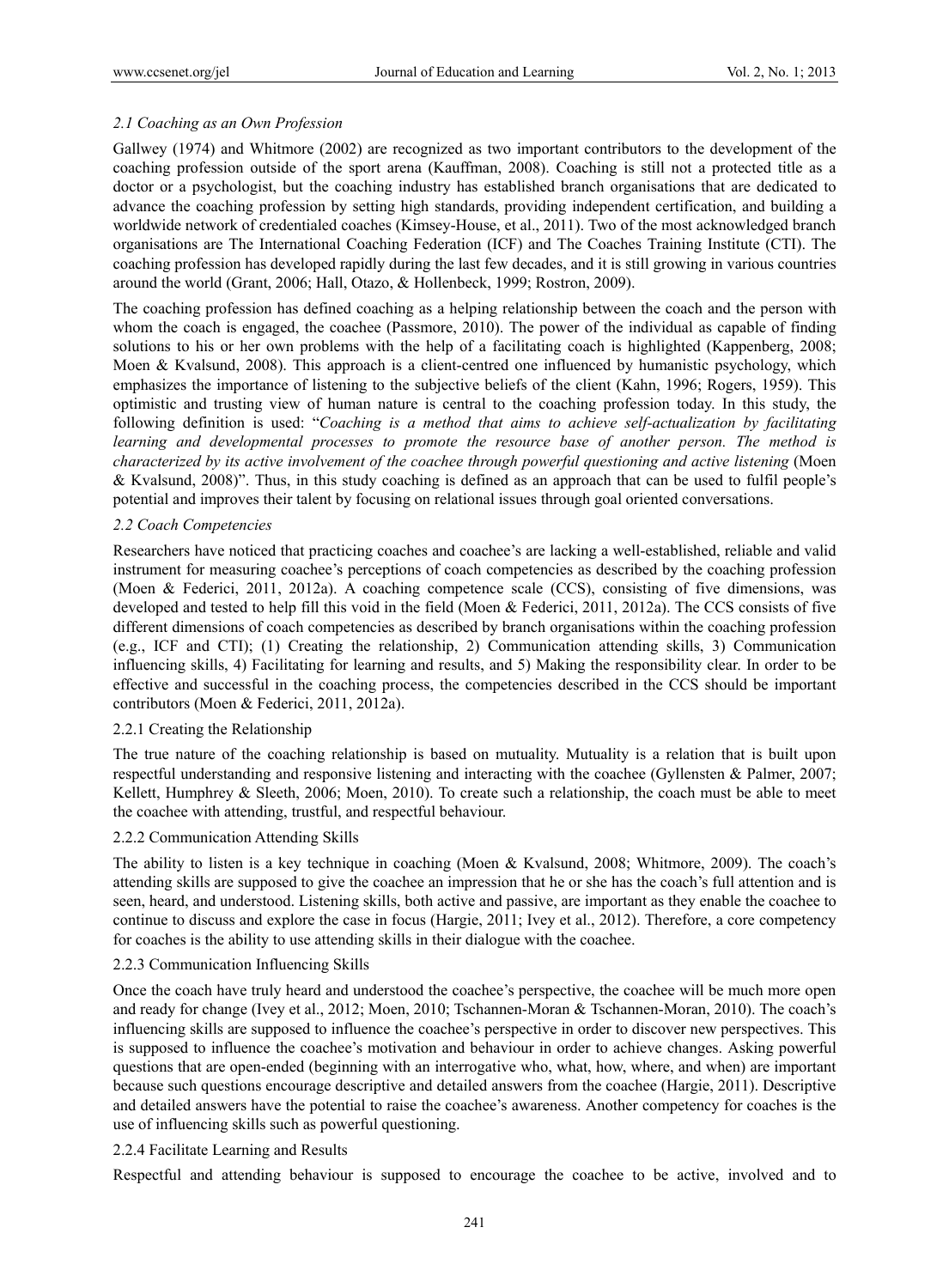participate in his or her learning process. Thus, it is the coach's behaviour that facilitates the process (Moen  $\&$ Federici, 2012b; Tschannen-Moran & Tschannen-Moran, 2010; Whitmore, 2009). The aim is to explore the case in focus from many different perspectives, so that the coachee becomes aware of his or her relationship to this case and the potential for growth and learning in the situation. Another important competency for coaches is therefore the ability to facilitate learning and results.

## 2.2.5 Make the Responsibility Clear

Extended use of attending skills, especially in the beginning of the conversation, stimulate the coachee to open up, speak, and explore the case in focus. Influencing skills are used to achieve a deeper understanding of the case, and both the coach and the coachee will achieve better knowledge of the case and its forming. This helps them both to become more prepared to take responsibility and make optimal decisions regarding the case. Awareness is a prerequisite for being able to take responsibility in own learning (Weiner, 1992; Whitmore, 2009). It's essential for coaches to clarify that the coachee is responsible in his or her learning process. Another core competency for a coach is therefore defined as the ability to make the responsibility clear between the coach and the coachee.

## *2.3 Coaching Competencies within Sport*

In the field of sport, coaching is normally used synonymous with all the domains coaches have to fulfil in their roles (Chelladurai & Saleh, 1980; Gould, et al., 2002; Jones, 2006; Jowett, 2007; Mallett & Côté, 2006). However, coaching as defined by the coaching profession, is at least one of several domains coaches in sport need to fulfil in order to be effective (Gordon, 2007; Jowett, 2005; Williams, et al., 2003). Since learning and results are essential in the competitive arena in sport, and relational issues are found to be important in order to achieve growth and development among the athletes (e.g., Jowett, 2005a, 2007; Jowett & Meek, 2000), coaching competencies as defined by the coaching profession should be important in sport.

A successful helping relationship between a coach and an athlete in sport should stimulate to grow and develop the athlete's talents (Jowett & Poczwardowski, 2007). Jowett (2005a, 2007) claims that effective coach-athlete relationships are defined by mutuality between coaches' and athletes' feelings, thoughts and behaviours (Jowett, 2005a, 2007; Jowett & Meek, 2000). The importance of common understanding in sport is emphasized through studies of the 3+1 C's constructs: Closeness, Commitment, Complementary, and Co-orientation (Jowett, 2007). Closeness is to which degree the coach and the athlete are connected or the depth of their emotional attachment (Jowett & Cockerill, 2002). Commitment reflects coaches' and athletes' intention or desire to maintain their athletic partnership over time. Complementary defines if the interaction between the coach and the athlete is perceived as cooperative and effective, and co-orientation defines the degree of similarity and emphatic understanding (Jowett, 2007, 2005a).

Interestingly, the coach–athlete relationship is found to be particularly crucial in terms of creating a positive outcome or not for the athlete (Duffy, 2008; Jowett & Cockerill, 2002; Lyle, 1999). Numerous studies have investigated how the leadership behaviours of coaches can affect athletes' satisfaction, performances, self-esteem, confidence, and anxiety (Chelladurai, 1990; Jowett & Cockerill, 2002; Jowett & Ntoumanis, 2004; Olympou, Jowett & Duda, 2008). Other studies that have investigated relationship issues claim that effective relationships include basic ingredients such as empathic understanding, honesty, support, liking, acceptance, responsiveness, friendliness, cooperation, caring, respect, and positive regard (Jowett & Cockerill, 2003; Jowett & Meek, 2000). On the other hand, research claims that ineffective relationships are undermined by lack of interest and emotion, remoteness, even antagonism, deceit, exploitation, and physical or sexual abuse (Balague, 1999; Brackenridge, 2001; Jowett, 2003).

Research claims that the coach has an essential influence on an athlete's performance, motivation and well-being within sport (Jowett & Cockerill, 2002; Côté, et al., 1999; Lyle, 1999; Mageau, 2003). Thus, it is the coach-athlete relationship that contributes to the most growth and development of an athlete. Importantly, coaching in sport is considered to entail the teaching and instruction of technical skills and tactics (Nazarudin, et al., 2009; Pilus & Saadan, 2009; Potrac, Jones & Cushion, 2007). However, coaching must also entail elements of reciprocity, trust, and a genuine and helping nature as described by the coaching profession (Bloom, et al., 1998; Jowett & Cockerhill, 2003; Poczwardowski, Barott & Henschen, 2002).

Thus, needed competencies for elite coaches that are focusing on relational issues have earned attention in the field of sport coaching (Chelladurai & Doherty, 1998; Chelladurai & Riemer, 1998; Jowett & Cockerill, 2003). However, there is still a need for more research that is focusing on relational issues between coaches and their athletes, and how relational issues affect athletes' progress in sport (Jowett & Cockerill, 2002; Jowett & Ntoumanis, 2004; Williams, et al., 2003). This study aim to investigate how coaching competencies as described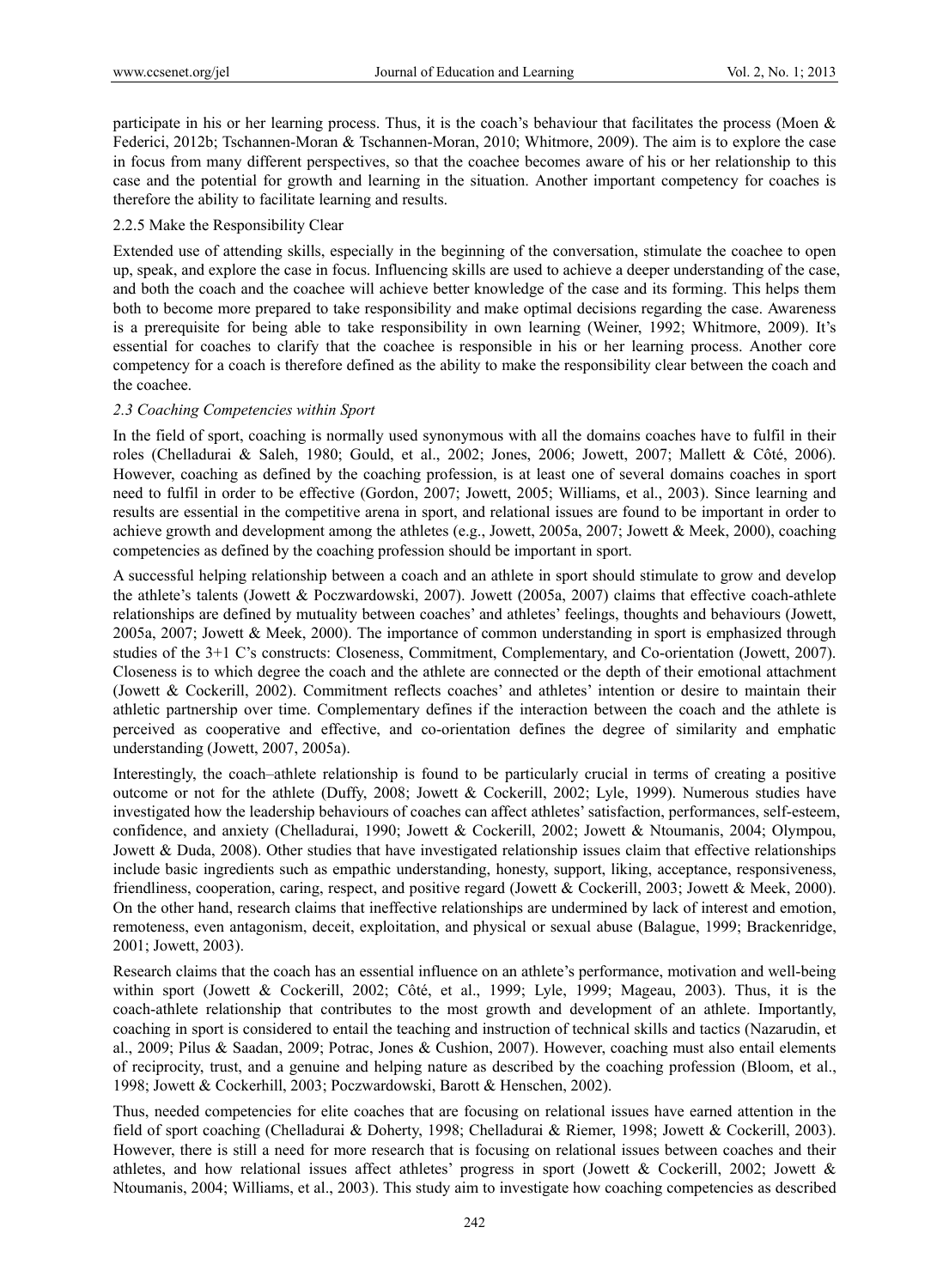by the CCS, relate to athletes perceived progress in sport. The following hypothesis was developed: *High level of perceived coaching competence is associated with higher satisfaction with progress in sport.*

## **3. Method**

The data in this study was collected from 161 elite athletes from different sports such as cross country skiing, biathlon, Nordic combined, ski jumping, snowboard, bicycling, alpine skiing, BMX, orienteering, swimming, handball and taekwondo. The coaches for these athletes were gathered for an up-grading coaching course arranged by the Norwegian Olympic Committee together with the Norwegian University of Science and Technology (NTNU). The program was aimed at elite coaches who were working with national elite athletes in Norway. The coaches' athletes were asked to voluntarily evaluate their coaches who participated at the coaching course, and the data collection was completed before the course started. Two hundred and fifty five athletes were asked to participate in the investigation and 161 completed the data collection. The average age among the coaches was 35.5 years (the youngest 23 and the oldest 53), and among the athletes 20 years age old (the youngest 14 and the oldest 41). There were 60 females and 101 males participating in the study.

# *3.1 The Coach Competence Scale*

The coaching Competence Scale (CCS) was developed based on core competencies for coaches as defined by the coaching profession (Moen & Federici, 2011, 2012a). The CCS consists of five dimensions with three different numbers of items on each subscale. The dimensions are: (1) Creating the relationship, (2) communication-attending skills, (3) communication- influencing skills, (4) facilitating for learning and results, and (5) making the responsibility clear. It is important to note that the instrument primarily was designed to measure the coachee's perception of a coach's competencies based on his or her experiences from a coaching relationship.

The athletes were asked to consider different statements regarding their coaches, and how true they were on a 7-point scale ranging from "Not at all" (1) to "Absolutely" (7). Creating the relationship consisted of three items with a Cronbach's alpha of .77. An example of an item is: "My coach expresses a fundamental thrust and respect in me". The second dimension focused on communication- attending skills. This dimensions consisted of three items with a Cronbach's alpha of .85. An example of item is: "My coach seems to understand me well when we speak together". Communication- influencing skills consisted of three items. An example of item is: "My coach asks mainly open and direct questions". The Cronbach's alpha for this dimension was .78. Facilitating for learning and results consisted of three items with a Cronbach's alpha of .86. An example of item is: "My coach brings out my solutions on challenges that I meet". The last dimension was making the responsibility clear. This dimensions consisted of three items. An example of an item is: "My coach puts a clear responsible on me in my learning process". This dimensions had a Cronbach's alpha of .71.

Moen and Federici (2011) found support both for the five dimensions as well for a strong second-order factor underlying the five dimensions. The CCS was also validated through an inspection of its relation to need satisfaction (self-determination theory). Using structural equation modelling (SEM) the analysis revealed that overall coach competencies predicted need satisfaction with a standardized estimate of .69, p < .001 (Moen & Federici, 2011, 2012a).

## *3.2 Perceived Satisfaction with Progress within Sport*

Performances in sport are often measured as results in different competitions. However, such measurements are contaminated by different variables such as random chance and opponent's outstanding performance (Courneya & Chelladurai, 1991). The use of athletes' satisfaction with their own performances is a way to avoid this pitfall (Chelladurai & Riemer, 1997). However, it might be difficult to separate these two variables because of the athletes' affective reactions regarding their actual performance (Chelladurai & Riemer, 1998). In this study we chose to use athletes' satisfaction with their own progress in sport during the last year as an outcome variable. This was done to avoid short-term affective reactions regarding results in competitions, and to include experienced progress in daily training sessions.

The athletes were asked to consider how satisfied they were with their own progress in sport during the last year on a 7-point scale. The levels of perceived satisfaction with progress in sport are ranging from: Level 1) Extremely dissatisfied, Level 2) Very dissatisfied, Level 3) Dissatisfied, Level 4) Either…or, Level 5) Satisfied, Level 6) Very satisfied, Level 7) Extremely satisfied.

## *3.3 Data Analysis*

Initial analyses consisted of a confirmatory factor analysis (CFA) to ascertain empirical support for the five theoretical dimensions of the CCS. When conducting CFA, the analysis produces an estimated population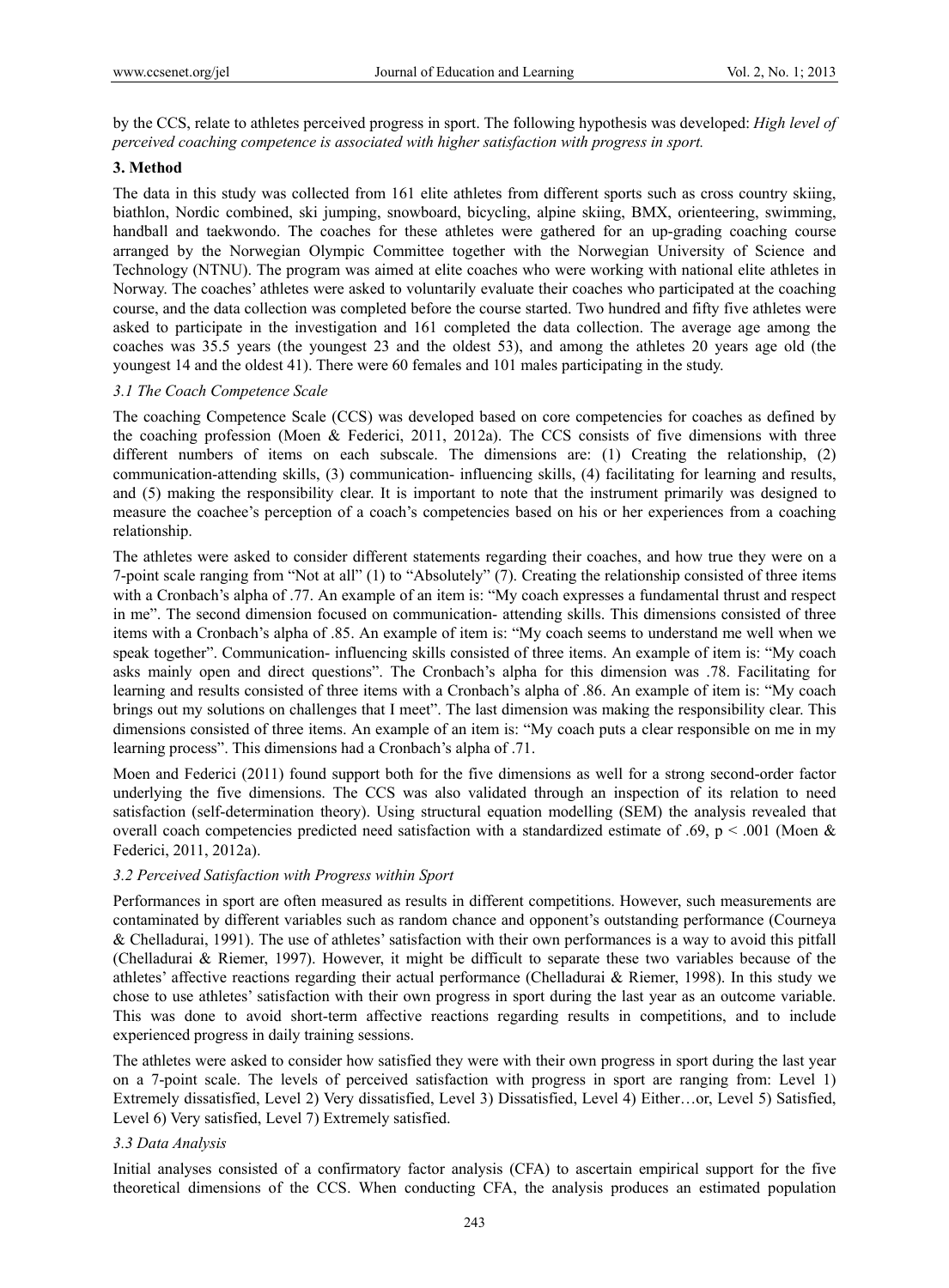covariance matrix based on the model specified. A key element is to assess whether the model produces an estimated matrix that is consistent with the sample matrix (Tabachnick & Fidell, 2007). This consistency is investigated through different measurement indices of goodness of fit. If goodness of fit is adequate it supports the plausibility of the model specified. Different measures of fit are available and are assessed through indices such as CFI, IFI, TLI and RMSEA, as well as the Chi square test-statistics. For the CFI, IFI and TLI indices, values greater than .90 are typically considered acceptable and values greater than .95 indicate a good fit to data (Byrne, 2010; Hu & Bentler, 1999). For well specified models, an RMSEA of .06 or less indicates a good fit (Hu & Bentler, 1999).

The confirmatory factor analysis of the CCS indicated that the model did not fit data ( $\chi^2(80, N = 161) = 242,587$ ,  $p \le 0.001$ , CMIN/DF=3.032,RMSEA = 0,113 IFI = 0.903, TLI = 0.871, and CFI = 0.902). This somewhat surprising result may be due to the fact that the sample size does not meet the minimum requirements for conducting such analyses (Pallant, 2010; Gall & Borg, 2007). Moreover, the correlation matrix indicates that the result from the CFA may be due to multicollinearity (see Table 1). Since previous validation studies shows a satisfactory functionality of the instrument (e.g., Moen  $\&$  Federici, 2011, 2012a), further analyses were conducted based on the dimensions found in previous studies. However, we acknowledge the need to cross-validate the instrument with larger samples to investigate population equivalence in future research.

Based on the results from the initial analysis further analyses was conducted by means of descriptive statistics and one-way between groups analysis of variance (ANOVA) using the SPSS 20 software. ANOVA was employed to investigate whether the means between the different groups (levels of athletes' satisfaction 1-7) were equal or not. In general, when conducting ANOVA the observed variance in a particular variable is partitioned into components attributable to different sources of variation. ANOVA conducts a statistical test of whether or not the means of several groups are all equal, and therefore generalizes the t-test to more than two groups (Pallant, 2010; Gall & Borg, 2007). Since ANOVA is useful when comparing three or more means, this analytic approach was chosen to explore our research questions.

## **4. Results**

Table 1 shows correlations between the study variables as well as the number of items for each dimension of the CCS, statistical means, standard deviations, and the Cronbach's alphas.

| Variable                                                       | 1    | 2      | 3       | $\overline{4}$ | 5       |
|----------------------------------------------------------------|------|--------|---------|----------------|---------|
| <b>CCS</b>                                                     |      |        |         |                |         |
| 1. Creating the relationship                                   |      | $77**$ | $.83**$ | $.69**$        | $.67**$ |
| 2. Communication- attending skills                             |      |        | $.69**$ | $.76**$        | $.65**$ |
| 3. Communication-influencing skills                            |      |        |         | $.76**$        | $.70**$ |
| 4. Facilitating for learning and results                       |      |        |         |                | $.71**$ |
| 5. Making the responsibility clear                             |      |        |         |                |         |
|                                                                |      |        |         |                |         |
| Number of items                                                | 3    | 3      | 3       | 3              | 3       |
| Mean                                                           | 5.92 | 6.10   | 5.80    | 5.89           | 5.99    |
| Standard deviation                                             | .92  | .97    | .85     | .94            | .80     |
| Cronbach's alpha                                               | .77  | .85    | .78     | .86            | .71     |
| Note. **Correlations are significant at $p < .001$ , $N=161$ . |      |        |         |                |         |

Table 1. Correlations between the variables and descriptive statistics

The zero order correlations between the study variables vary from moderate to strong. All variables had satisfactory Cronbach's alphas. The mean values are high for the different dimensions (7 is the maximal score), with Communication attending skills as the dimension with the highest mean score. The strongest correlation is between Creating the relationship and Communication skills (attending and influencing skills), with a coefficient of .77 and .83, respectively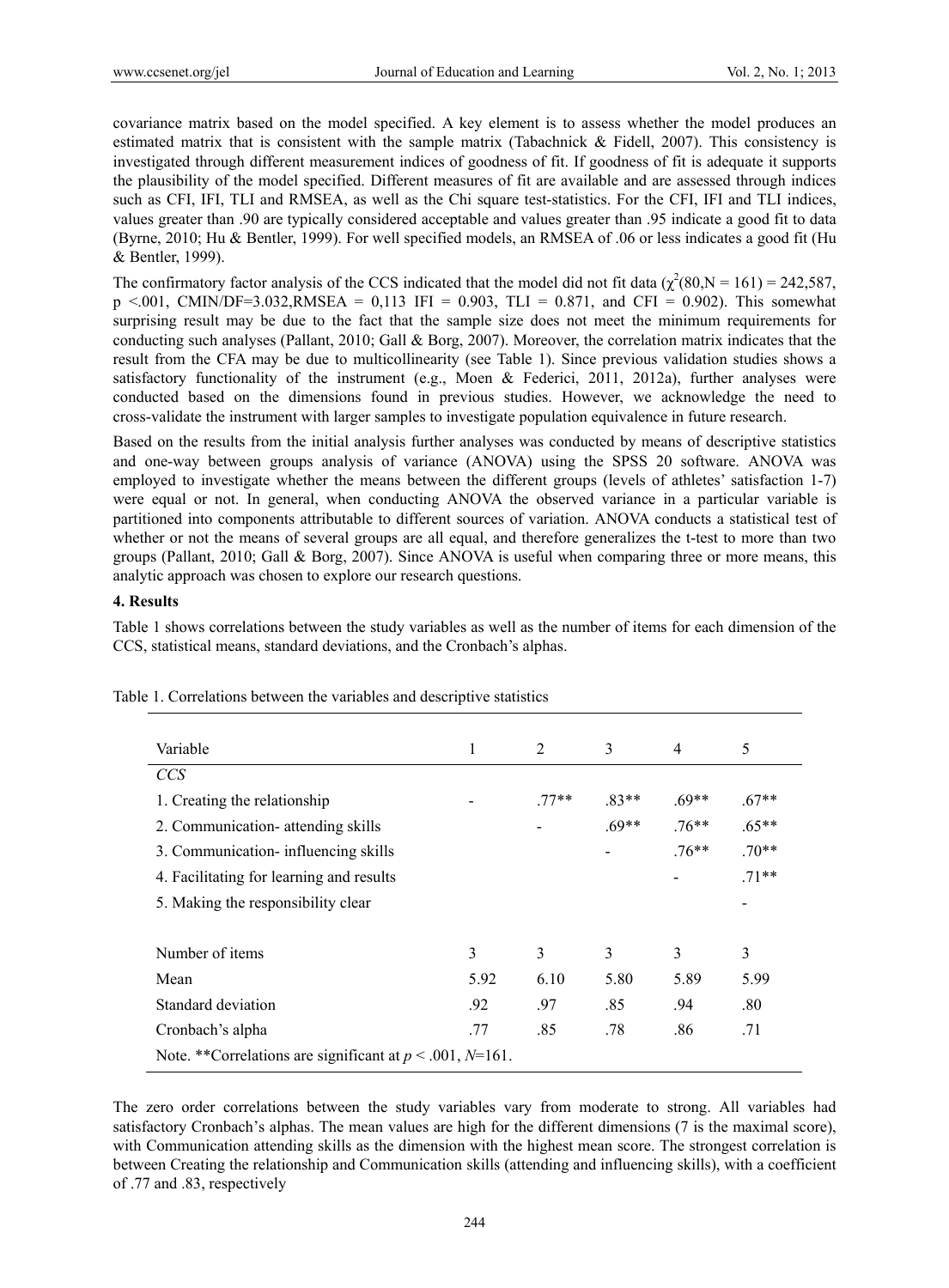Table 2 shows the means and standard deviations of the different dimensions of the CCS, sorted by the different levels of athletes' satisfaction with their progress in sport during the last year.

| Table 2. The dimensions of CCS and each level of satisfaction |  |
|---------------------------------------------------------------|--|
|---------------------------------------------------------------|--|

|                      |                     | N     | Mean CCS | <b>SE CCS</b> |
|----------------------|---------------------|-------|----------|---------------|
| Creating the         | Very dissatisfied   | 5     | 6.13     | .69           |
| relationship         | Dissatisfied        | 8     | 4.80     | .94           |
|                      | Either              | 8     | 5.33     | .82           |
|                      | Satisfied           | 42    | 5.52     | .84           |
|                      | Very satisfied      | 59    | 6.03     | .61           |
|                      | Extremely satisfied | 39    | 6.50     | .56           |
| Communication-       | Very dissatisfied   | 5     | 5.40     | 1.09          |
| attending skills     | Dissatisfied        | 8     | 4.58     | 1.56          |
|                      | Either              | 8     | 5.00     | 1.20          |
|                      | Satisfied           | 42    | 5.73     | .90           |
|                      | Very satisfied      | 59    | 6.32     | .63           |
|                      | Extremely satisfied | 39    | 6.79     | .38           |
| Communication-       | Very dissatisfied   | 5     | 5.80     | .77           |
| influencing skills   | Dissatisfied        | 8     | 4.83     | 1.05          |
|                      | Either              | 8     | 5.12     | .91           |
|                      | Satisfied           | 42    | 5.41     | .84           |
|                      | Very satisfied      | 59    | 5.89     | .66           |
|                      | Extremely satisfied | 39    | 6.42     | .56           |
| Facilitating for     | Very dissatisfied   | 5     | 5.60     | .83           |
| learning and results | Dissatisfied        | 8     | 4.46     | 1.34          |
|                      | Either              | 8     | 5.08     | .77           |
|                      | Satisfied           | 42    | 5.37     | 1.00          |
|                      | Very satisfied      | 59    | 6.14     | .54           |
|                      | Extremely satisfied | 39    | 6.55     | .56           |
| Making the           | Very dissatisfied   | 5     | 6.20     | .38           |
| responsibility clear | Dissatisfied        | 8     | 4.83     | 1.02          |
|                      | Either              | $8\,$ | 5.04     | .92           |
|                      | Satisfied           | 42    | 5.68     | .71           |
|                      | Very satisfied      | 59    | 6.18     | .59           |
|                      | Extremely satisfied | 39    | 6.44     | .66           |

Note. None of the athletes were *extremely dissatisfied* with their progress.

The majority of the athletes are satisfied, very satisfied or extremely satisfied with their own progress (*N*= 42, 59 and 39, respectively). Interestingly, there seems to be a trend that higher satisfaction with own progress in sport is associated with higher scores on the different dimensions of the CCS. However, this trend does not apply for the athletes who are very dissatisfied with own progress in sport. These athletes actually seem to score their coaches higher compared to the athletes within their nearby levels.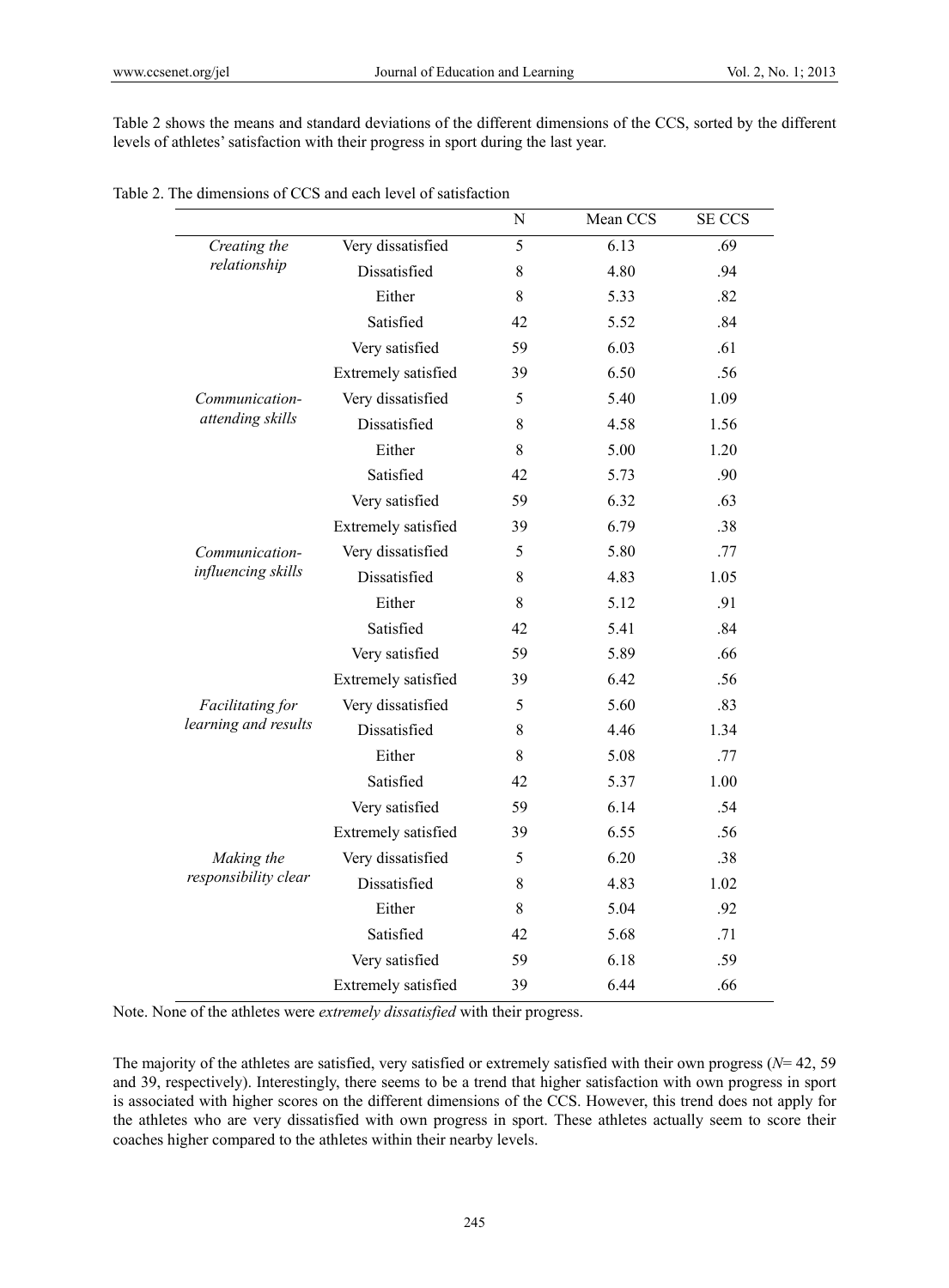The ANOVA analysis was conducted to explore possible significant differences between the groups in their mean scores on the CCS. The groups were based on their level of satisfaction with progress within sport (as in Table 2). The results are presented in Table 3.

| <b>CCS</b>                                  |                       | of<br>Sum<br>Squares | df  | Mean<br>Square | F         |
|---------------------------------------------|-----------------------|----------------------|-----|----------------|-----------|
| Creating<br>the                             | <b>Between Groups</b> | 33.07                | 5   | 6.61           | $13.64**$ |
| relationship                                | Within Groups         | 75.16                | 155 | 0.49           |           |
|                                             | Total                 | 108.23               | 160 |                |           |
| Communication-                              | Between Groups        | 57.41                | 5   | 11.48          | $19.01**$ |
| attending skills                            | Within Groups         | 93.62                | 155 | 0.60           |           |
|                                             | Total                 | 151.03               | 160 |                |           |
| Communication-                              | Between Groups        | 32.86                | 5   | 6.57           | $12.44**$ |
| <i>influencing skills</i>                   | Within Groups         | 81.89                | 155 | 0.53           |           |
|                                             | Total                 | 114.75               | 160 |                |           |
| Facilitating<br>for<br>learning and results | Between Groups        | 53.81                | 5   | 10.76          | $18.77**$ |
|                                             | Within Groups         | 88.89                | 155 | 0.57           |           |
|                                             | Total                 | 142.69               | 160 |                |           |
| Making<br>the<br>responsibility clear       | <b>Between Groups</b> | 32.20                | 5   | 6.44           | $14.12**$ |
|                                             | Within Groups         | 70.67                | 155 | 0.46           |           |
|                                             | Total                 | 102.86               | 160 |                |           |

Table 3. Summary of ANOVA

Note. \*\*p < 0.01

The results of the analysis indicate that there are statistically significant differences at the  $p < .001$  level between the mean scores on all of the dimensions of CCS. In order to gain a clearer picture of which groups that differ multiple comparisons post-hoc tests were conducted. The Tukey HSD test was chosen to explore which levels of satisfaction with progress within sport that differed from each other. The results of the post-hoc tests are presented in Table 4.

Table 4. Tukey HSD Comparison of Coaching competence and perceived level of satisfaction

|                           |                     |                    |      | 95% CI         |                |
|---------------------------|---------------------|--------------------|------|----------------|----------------|
| <b>CCS</b>                | Comparisons         | Mean<br>Difference | SЕ   | Lower<br>Bound | Upper<br>Bound |
| Creating the relationship | Level 2 vs. Level 3 | $1.34*$            | 0.40 | 0.20           | 2.49           |
|                           | Level 3 vs. Level 6 | $-1,24**$          | 0.26 | $-2.00$        | $-0.49$        |
|                           | Level 3 vs. Level 7 | $-1,70**$          | 0.27 | $-2.48$        | $-0.92$        |
|                           | Level 4 vs. Level 7 | $-1.15**$          | 0.27 | $-1.93$        | $-0.37$        |
|                           | Level 5 vs. Level 6 | $-0.51**$          | 0.14 | $-0.92$        | $-0.10$        |
|                           | Level 5 vs. Level 7 | $-0.96**$          | 0.16 | $-1.41$        | $-0.52$        |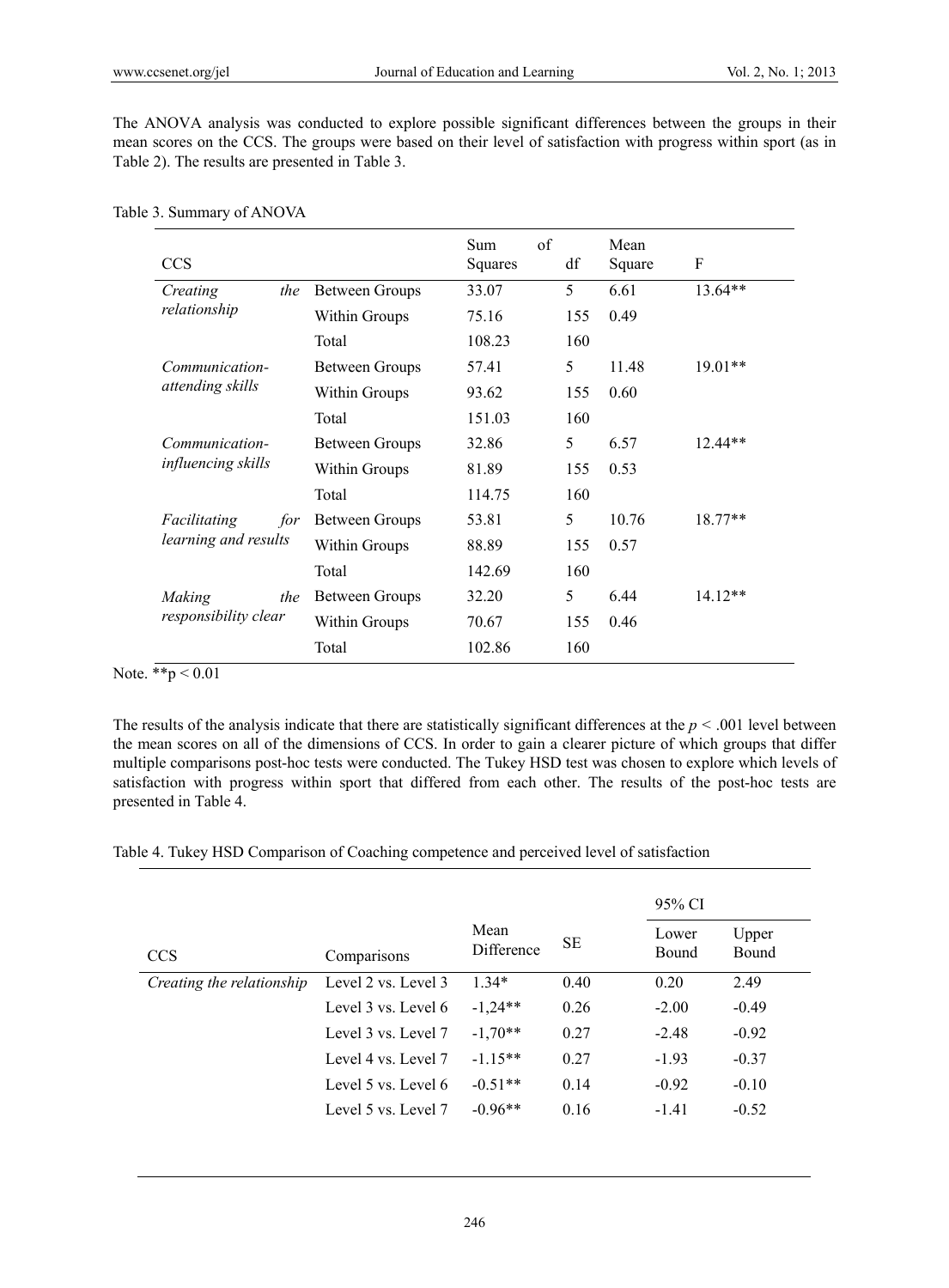| Communication-<br>attending skills | Level 2 vs. Level 7 | $-1.39**$ | 0.37 | $-2.45$ | $-0.32$ |
|------------------------------------|---------------------|-----------|------|---------|---------|
|                                    | Level 3 vs. Level 5 | $-1.15**$ | 0.30 | $-2.01$ | $-0.28$ |
|                                    | Level 3 vs. Level 6 | $-1.73**$ | 0.29 | $-2.16$ | $-0.47$ |
|                                    | Level 3 vs. Level 7 | $-2.20**$ | 0.30 | $-3.07$ | $-1.33$ |
|                                    | Level 4 vs. Level 6 | $-1.32**$ | 0.29 | $-2.16$ | $-0.47$ |
|                                    | Level 4 vs. Level 7 | $-1.79**$ | 0.30 | $-2.66$ | $-0.92$ |
|                                    | Level 5 vs. Level 6 | $-0.59**$ | 0.29 | $-2.16$ | $-0.47$ |
|                                    | Level 5 vs. Level 7 | $-1.06**$ | 0.17 | $-1.55$ | $-0.56$ |
|                                    |                     |           |      |         |         |
| Communication-                     | Level 3 vs. Level 6 | $-1.06**$ | 0.27 | $-1.85$ | $-0.27$ |
| influencing skills                 | Level 3 vs. Level 7 | $-1.59**$ | 0.28 | $-2.40$ | $-0.77$ |
|                                    | Level 5 vs. Level 6 | $-0.48*$  | 0.15 | $-0.90$ | $-0.06$ |
|                                    | Level 5 vs. Level 7 | $-1.01**$ | 0.16 | $-1.47$ | $-0.54$ |
|                                    | Level 6 vs. Level 7 | $-0.53**$ | 0.15 | $-0.96$ | $-0.09$ |
|                                    |                     |           |      |         |         |
| Facilitating for learning          | Level 3 vs. Level 5 | $-0.92*$  | 0.29 | $-1.76$ | $-0.07$ |
| and results                        | Level 3 vs. Level 6 | $-1.68**$ | 0.29 | $-2.51$ | $-0.86$ |
|                                    | Level 3 vs. Level 7 | $-2.09**$ | 0.29 | $-2.94$ | $-1.24$ |
|                                    | Level 4 vs. Level 6 | $-1.06**$ | 0.29 | $-2.31$ | $-0.62$ |
|                                    | Level 4 vs. Level 7 | $-1.46**$ | 0.29 | $-2.31$ | $-0.62$ |
|                                    | Level 5 vs. Level 6 | $-0.77**$ | 0.15 | $-1.21$ | $-0.33$ |
|                                    | Level 4 vs. Level 7 | $-1.17**$ | 0.17 | $-1.66$ | $-0.69$ |
|                                    |                     |           |      |         |         |
| the<br>Making                      | Level 2 vs. Level 3 | $1.37**$  | 0.39 | 0.26    | 2.48    |
| responsibility clear               | Level 2 vs. Level 4 | $1.16*$   | 0.39 | 0.05    | 2.27    |
|                                    | Level 3 vs. Level 4 | $-0.84*$  | 0.26 | $-1.59$ | $-0.09$ |
|                                    | Level 3 vs. Level 5 | $-1.35**$ | 0.25 | $-2.08$ | $-0.61$ |
|                                    | Level 3 vs. Level 6 | $-1.60**$ | 0.26 | $-2.36$ | $-0.85$ |
|                                    | Level 3 vs. Level 7 | $-1.16*$  | 0.39 | $-2.27$ | $-0.05$ |
|                                    | Level 4 vs. Level 6 | $-1.14**$ | 0.25 | $-1.87$ | $-0.41$ |
|                                    | Level 4 vs. Level 7 | $-1.40**$ | 0.26 | $-2.15$ | $-0.64$ |
|                                    | Level 5 vs. Level 6 | $-0.51**$ | 0.14 | $-0.90$ | $-0.11$ |
|                                    | Level 5 vs. Level 7 | $-0.76**$ | 0.15 | $-1.19$ | $-0.33$ |

Note. \*  $p < 0.05$ , \*\*  $p < 0.01$ . Only group with significant differences are shown.

Table 4 shows that there are significant differences among several of the levels of satisfaction with progress within sport at the  $p < .01$  level and the  $p < .05$  level. In general, the results indicate that lower levels differ significantly from the higher levels. A trend is that the lower levels of perceived satisfaction have a mean value that is significantly lower than the higher levels. However, this trend is not true for the athletes who are very dissatisfied with their progress in sport.

#### **5. Discussion**

Researchers claim that the development of individual capacities in sport is influenced by coaches' relational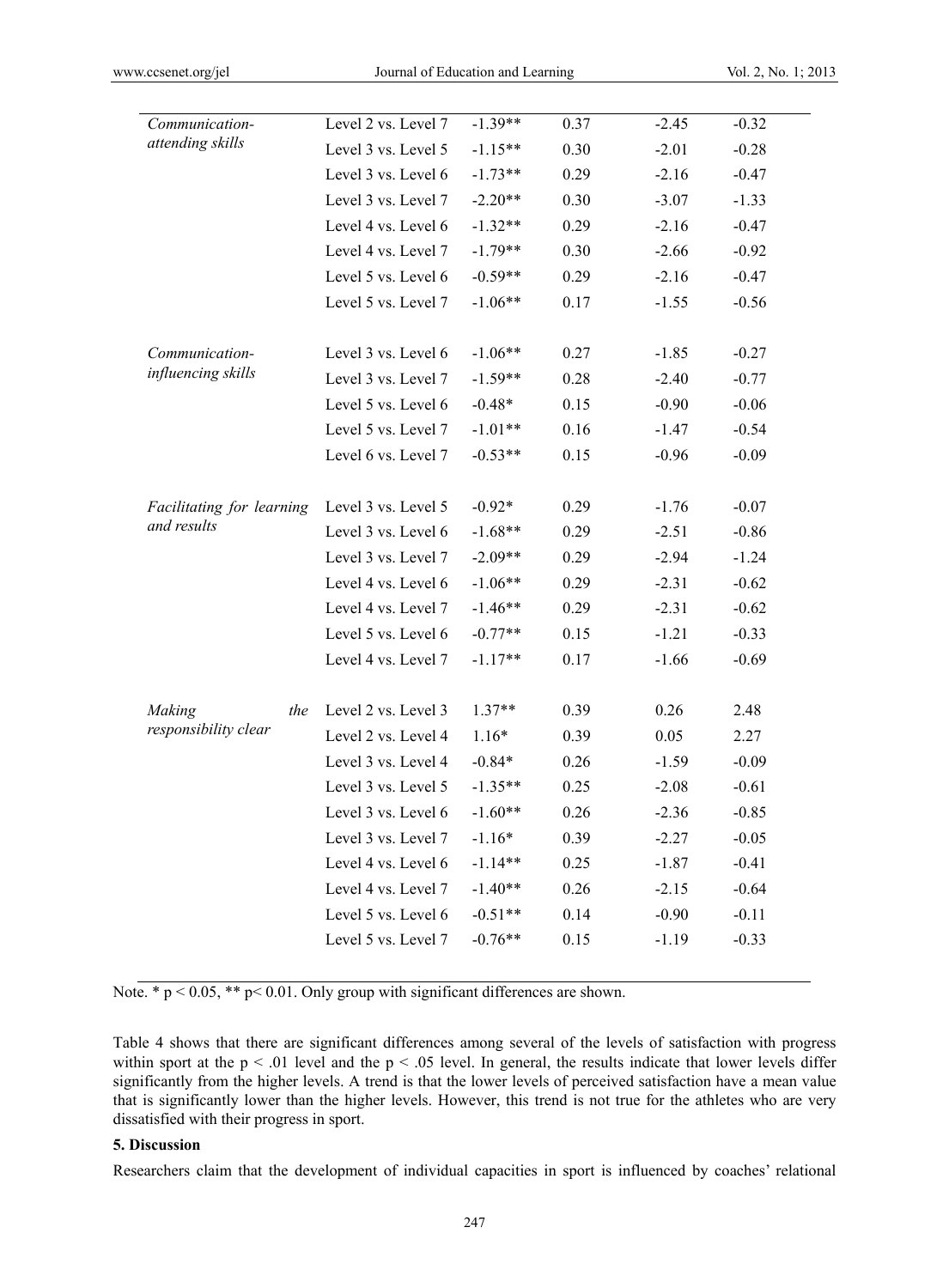capabilities (Côté & Gilbert, 2009; Jones, 2006; Jowett, 2007). However, there is still a need to investigate to what degree relational issues affect athletes' progress in sport (Jowett & Cockerill, 2002; Jowett & Ntoumanis, 2004; Williams, et al., 2003). The main purpose of this study was to explore whether higher levels of perceived coaching competencies focusing on relational issues, were associated with higher satisfaction among elite athletes with their progress in sport. In order to explore this, we investigated elite athletes' perceptions of their coaches' coaching competence (CCS) and how these perceptions related to their own satisfaction with their progress in sport during the last year.

Our hypothesis was partly confirmed as the results revealed that higher perceived coach competencies were associated with higher athlete satisfaction with their progress in sport (see Table 4). This result applies for all the five dimensions of the CCS. However, the group of athletes who are most dissatisfied with their progress in sport (Level 2) do not follow this trend, as they in general score higher on the different dimensions of the CCS compared to the nearby levels (Table 2 and 4).

The CCS was developed to measure core competencies for coaches as defined by the coaching profession (Moen & Federici, 2011). The core competencies are focusing on relational issues such as trust and respect (Creating the relationship), the ability to listen (Communication-attending skills), to ask powerful questions (Communication-influencing skills), to facilitate the learning process for an athlete (Facilitate learning and results), and to make the responsibility clear in his or her learning process (Make the responsibility clear). Thus, this result indicates that these relational issues influence the athletes' satisfaction with their progress in sport.

Interestingly, the CCS dimension with the highest mean score was the athletes' perceptions of their coaches' attending skills (Table 1). This confirms a previous study that concluded that attending behaviour is found to be important in order to motivate athletes to promote a long-term commitment to become expert athletes (Young & Medic, 2008). Attending skills are also claimed to be especially important in order to establish a relationship based on mutuality (Ivey et al., 2012). Relationships based on mutuality are described as the optimal relationship between coaches and their athletes in sport (Jowett, 2007). In sport research, the 3+1Cs model captures the specific interdependence structures in which coaches and athletes cause one another to experience good versus poor outcomes (Jowett, 2007). The coaching profession also claims that mutuality is the optimal relationship in coaching relationships (Moen, 2010). Thus, the CCS and the different dimensions should be a good predictor for relationships built on mutuality (Moen & Federici, 2011). These results indicate that attending behaviour is one of several important relationship issues in order to build successful relationships between coaches and their athletes.

The results might indicate that if the coaches attempt to cooperate with their athletes by actively involving them, showing them respect and act in a trustful manner with both actively listening- and influencing skills so that learning is facilitated, this will ensure a positive outcome of the relationship that is created. This is in accordance with the 3+1 Cs model (Jowett, 2007). The 3+1 Cs model claims that athletes must be met by their coaches with trust and respect, commitment, and a cooperative attitude (i.e., high levels of closeness, commitment, complementarity and co-orientation) in order for them to achieve progress within their sport (Jowett, 2007, 2005b; Lafrenière , et al., 2008; Lorimer & Jowett, 2009; Olympiou, Jowett, & Duda, 2008). Thus, the CCS and the 3+1 Cs model seem to share important similarities.

Interestingly, the athletes who are most dissatisfied with their progress in sport do not follow this trend. Thus, the athletes who are very dissatisfied with their progress in sport score their coaches higher on all the dimensions of the CCS, compared to the athletes who are dissatisfied, either or satisfied, and satisfied (Table 2). However, only the dimensions *communication-attention skills*, and *making the responsibility clear* are significantly higher among the athletes who are very dissatisfied with their progress in sport compared to those who are dissatisfied (Table 4). A possible explanation might be that these athletes are learned helpless, and take personal responsibility for their lack of progress in sport (Coffee, Rees, & Haslam, 2009). However, this is only speculations and needs to be further explored in future studies.

These findings are worth noting also in the context of educational and developmental psychology because the results indicate that relational issues as described in the CCS are important in order to achieve development in others. Importantly, the CCS is highly influenced by the humanistic psychology development, which emphasizes the importance of the consultant's relational qualities (Kahn, 1996). The results give reason to consider if these core competencies (CCS) might be important also in the context of education and development. However, this must be investigated in future research.

## **6. Conclusion**

Coaching competencies that are focusing on relationship issues such as trust and respect, attending behaviour,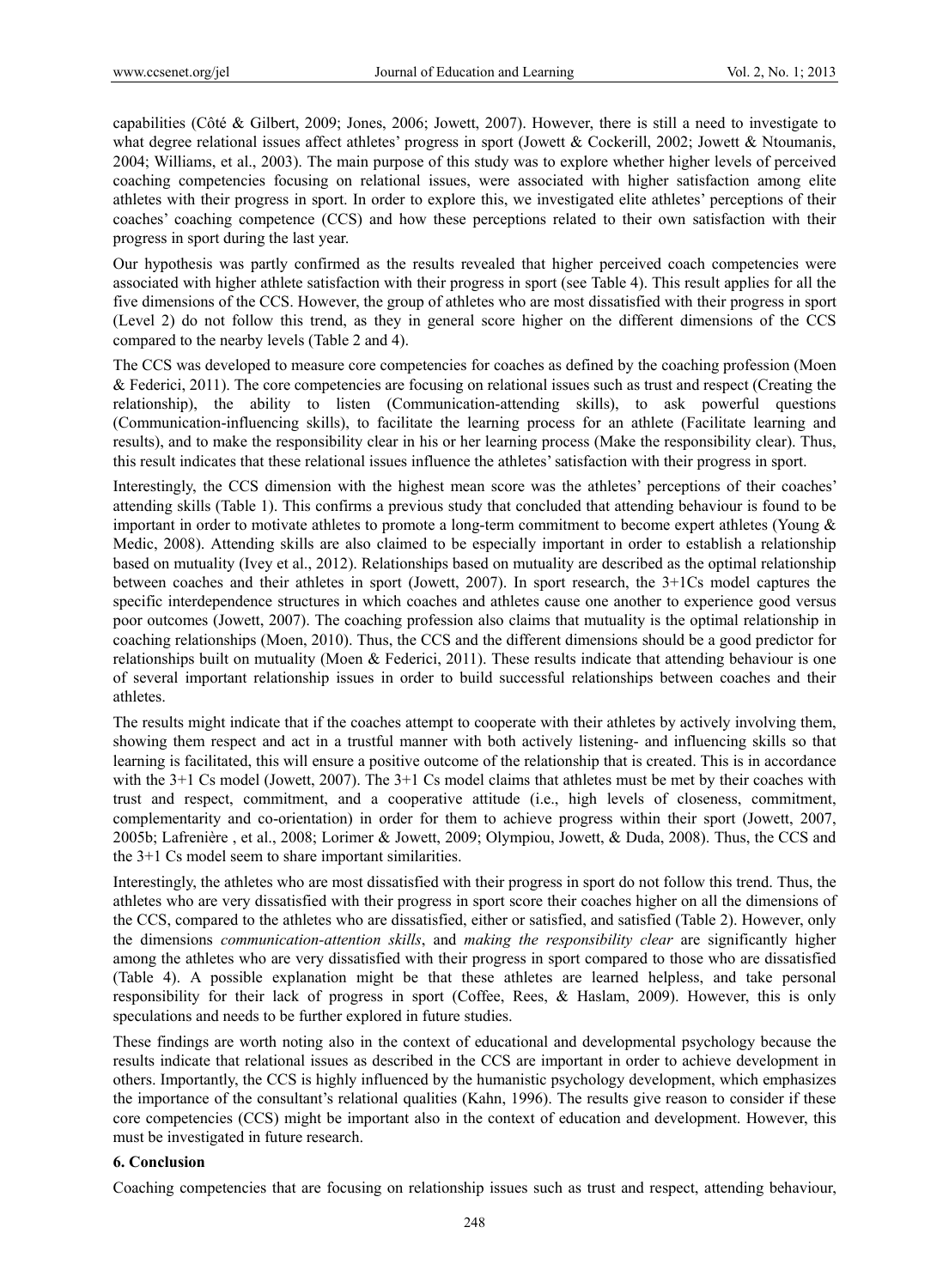powerful questioning, active involvement and facilitating for learning and results, and being clear about the athlete's responsibility in the learning process, seem to be important in order to build successful relationships between coaches and athletes in sport. Thus, the results in this study show that the athletes who are more satisfied with their own progress in sport in general score their coaches higher on these different dimensions.

The potential effect of coaching on athletes' progress will benefit from further research. The present study contributes to coaching research in sports and extends the literature of empirical research regarding this matter. However, the present study has several limitations. Sample size may have influenced the results. Studies with larger number of participants are therefore called for in future research, as well as a more solid and causal design. Moreover, one should note that the collected data is constituted by self-reporting measures and one do not know to which extent these self-reports accurately reflect the variables under study. Conducting studies that combine self-reported data with data obtained in a more objective manner could further develop the line of research. For instance, by longitudinal studies that incorporates both quantitative and qualitative methods in order to investigate possible cause and effect relationships. Such studies should also link coaching to a measure of coachees' actual performance or effectiveness. The CCS instrument should also be cross-validated in different populations in future research.

How coaching competencies interplay in the context of educational and developmental psychology should also be investigated further in future research.

#### **References**

- Abraham, A., Collins, D., & Martindale, R. (2006). The coaching schematic: Validation through expert coach consensus. *Journal of Sport Sciences, 24*, 549-564. http://dx.doi.org/10.1080/02640410500189173
- Balague, G. (1999). Understanding identity, value, and meaning when working with elite athletes. *The Sport Psychologist, 13*, 89-98.
- Bloom, G. A., Durand-Bush, N., Schinke, R. J., & Salmela, J. H. (1998). The importance of mentoring in the development of coaches and athletes. *International Journal of Sport Psychology, 29*, 267-281.
- Brackenridge, C. H. (2001). *Spoilsports: Understanding and preventing sexual exploitation in sport*. London: Routledge. http://dx.doi.org/10.4324/9780203478936
- Byrne, B. M. (2010). *Structural equation modeling with AMOS: Basic concepts, applications, and programming*. New York: Routledge.
- Chelladurai, P. (1990). Leadership in sports: A review. *International Journal of Sport Psychology, 21,* 328-354.
- Chelladurai, P. (2007). Leadership in sports. In G. Tenenbaum, & R. C. Eklund (Eds.), *Handbook of sport psychology* (3rd ed., pp. 113-135). Hoboken, NJ: John Wiley & Sons Inc.
- Chelladurai, P., & Doherty, A. J. (1998). Styles of decision-making in coaching. In J. M. Williams (Ed.), *Applied sport psychology: personal growth to peak performance* (3rd ed., pp. 115-126). Mountain View, CA: Mayfield.
- Chelladurai, P., & Riemer H. A. (1997). A classification of facets athlete satisfaction. *Journal of sport management, 11*, 13-159.
- Chelladurai, P., & Riemer, H. A. (1998). Measurement of leadership in sport. In J. L. Duda (Ed.), *Advances in sport and exercise psychology measurements* (pp. 227-253). Morgantown, WV: Fitness Information Technology.
- Chelladurai, P., & Saleh S. D. (1980). Preferred leadership in sports. *Journal of Sport Psychology, 2*, 34-45.
- Coffee, P., Rees, T., & Haslam, S. A. (2009). Bouncing back from failure: The interactive impact of perceived controllability and stability on self-efficacy beliefs and future task performance. *Journal of Sports Sciences*, *27*, 1117-1124. http://dx.doi.org/10.1080/02640410903030297
- Courneya, K. S., & Chelladurai, P. (1991). A model of performance measures in baseball. *Journal of Sport and Exercise Psychology, 13*, 16-25.
- Côté, J., & Gilbert, W. (2009). An integrative definition of coaching effectiveness and expertise. *International Journal of Sport Science & Coaching*, *4*, 307-323. http://dx.doi.org/10.1260/174795409789623892
- Côté, J., Salmela, J. H., Baria, A., & Russell, S. J. (1993). Organizing and interpreting unstructured qualitative data. *The Sport Psychologist, 7*, 127-137.
- Côté, J., & Salmela, J. H. (1996). The organizational tasks of high-performance gymnastic coaches. *The Sport*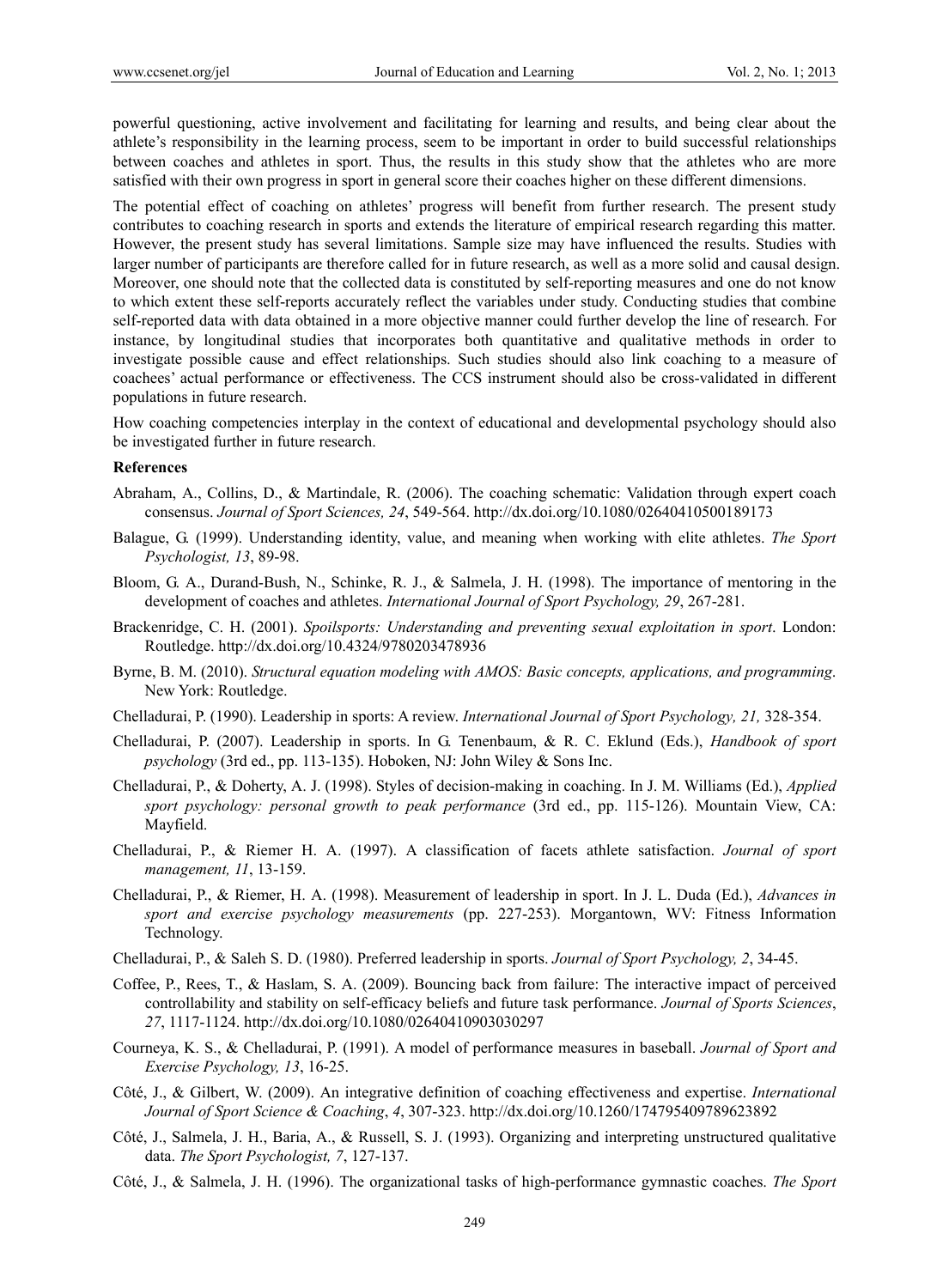*Psychologist, 10*, 247-260.

- Côté, J., & Sedgwick, W. A. (2003). Effective behaviours of expert rowing coaches: A qualitative investigation of Canadian athletes and coaches*. International Sports Journal, 7*, 62-77.
- Côté, J., Yardley, J., Hay, J., Sedgwick, W., & Baker, J. (1999). An exploratory examination of the coaching behaviour scale of sport. *Avante, 5*, 82-92.
- Cushion, C., Armour, K., & Jones, R. (2003). Coach education and continuing professional development: Experience and learning to coach. *Quest, 55*, 215-230. http://dx.doi.org/10.1080/00336297.2003.10491800
- Demers, G., Woodburn, A. J., & Savard, C. (2006). The development of an undergraduate competency-based coach education program. *The Sport Psychologist, 20*, 162-173.
- Duffy, P. (2008). Implementation of the Bologna process and model curriculum development in coaching. In K. Petry, K. Froberg, A. Madella, & W. Tokarsky (Eds.), *Higher education in sport in Europe. From labour market demand to training supply.* Maidenhead: Meyer & Meyer Sport (UK) Ltd.
- Durand-Bush, N., Thompson, K. A., & Salmela, J. H. (2006). Expert coaches and the coaching process. In D. Hackfort, & G. Tenenbaum (Eds.), *Perspectives on sport and exercise psychology: Essential processes for attaining peak performance* (pp. 72-91). Oxford: Myer & Myer Sport (UK) Ltd.
- Gall, M. D., Gall, J. P., & Borg, W. R. (2007). *Educational research: An introduction*. Boston: Allyn and Bacon.
- Gallwey, T. (1974). *The inner game of tennis.* NY: Random House.
- Gould, D., Greenleaf, C., Chung, Y., & Guinan, D. (2002). A survey of U.S. Atlanta and Nagano Olympians: Variables perceived to influence performance. *Research Quarterly Exercise and Sport, 73*, 175-186.
- Grant, A. M. (2006). Workplace and executive coaching: A bibliography from the scholarly business literature. In A. M., Grant, & D. R. Stober (Eds.), *Evidence based coaching.* NJ: Wiley & Sons.
- Gyllensten, K., & Palmer, S. (2007). The coaching relationship: An interpretative phenomenological analysis. *International Coaching Psychology Review, 2*, 168-177.
- Hall, D. T., Otazo, K. L., & Hollenbeck, G. P. (1999). Behind closed doors: What really happens in executive coaching? *Organizational Dynamics, 27*, 39-53. http://dx.doi.org/10.1016/S0090-2616(99)90020-7
- Hargie, O. D. (2011). *Skilled International Communication* (5th ed). London: Routledge.
- Hattie, J. (2009). *Visible Learning; a synthesis of over 800 meta-analyses relating to achievement.* London: Routledge.
- Hu, L.-T., & Bentler, P. M. (1999). Cutoff criteria for fit indexes in covariance structure analysis: Conventional criteria versus new alternatives. *Structural Equation Modeling, 6*, 1-55. http://dx.doi.org/10.1080/10705519909540118
- Ivey, A. E., Andrea, M. J., & Ivey, M. B. (2012). *Theories of counselling and psychotherapy* (7th ed). LA: Sage Publications, Inc.
- Jones, R. L. (2006). *The sports coach as educator: Re-conceptualising sports coaching*. Routledge: Taylor & Francis Group, London.
- Jones, R., Armour, K., & Potrac, P. (2004). Sports *coaching cultures: From practice to theory*. Routledge: Taylor & Francis Group, London.
- Jowett, S. (2003). When the honeymoon is over: A case study of a coach-athlete dyad in crisis. *The Sport Psychologist, 17*, 444-460.
- Jowett, S. (2005a). The coach-athlete partnership. *The Psychologist, 18*, 412-415.
- Jowett, S. (2005b). On repairing and enhancing the coach–athlete relationship. In S. Jowett, & M. Jones (Eds.) *The psychology of coaching. Sport and exercise psychology division* (pp. 14-26). Leicester: The British Psychological Society.
- Jowett, S. (2007). Interdependence analysis and 3+1 Cs in the coach-athlete relationship. In S. Jowett, & D. Lavallee (Eds.), *Social psychology in sport* (pp.15-28)*.* Human Kinetics ,Champaign, IL.
- Jowett, S., & Cockerill, I. M. (2002). Incompatibility in the coach–athlete relationship. In I. M. Cockerill (Ed.), *Solutions in sport psychology* (pp. 16-31). London: Thomson Learning.
- Jowett, S., & Cockerill, I. M. (2003). Olympic medalists' perspective of the athlete-coach relationship.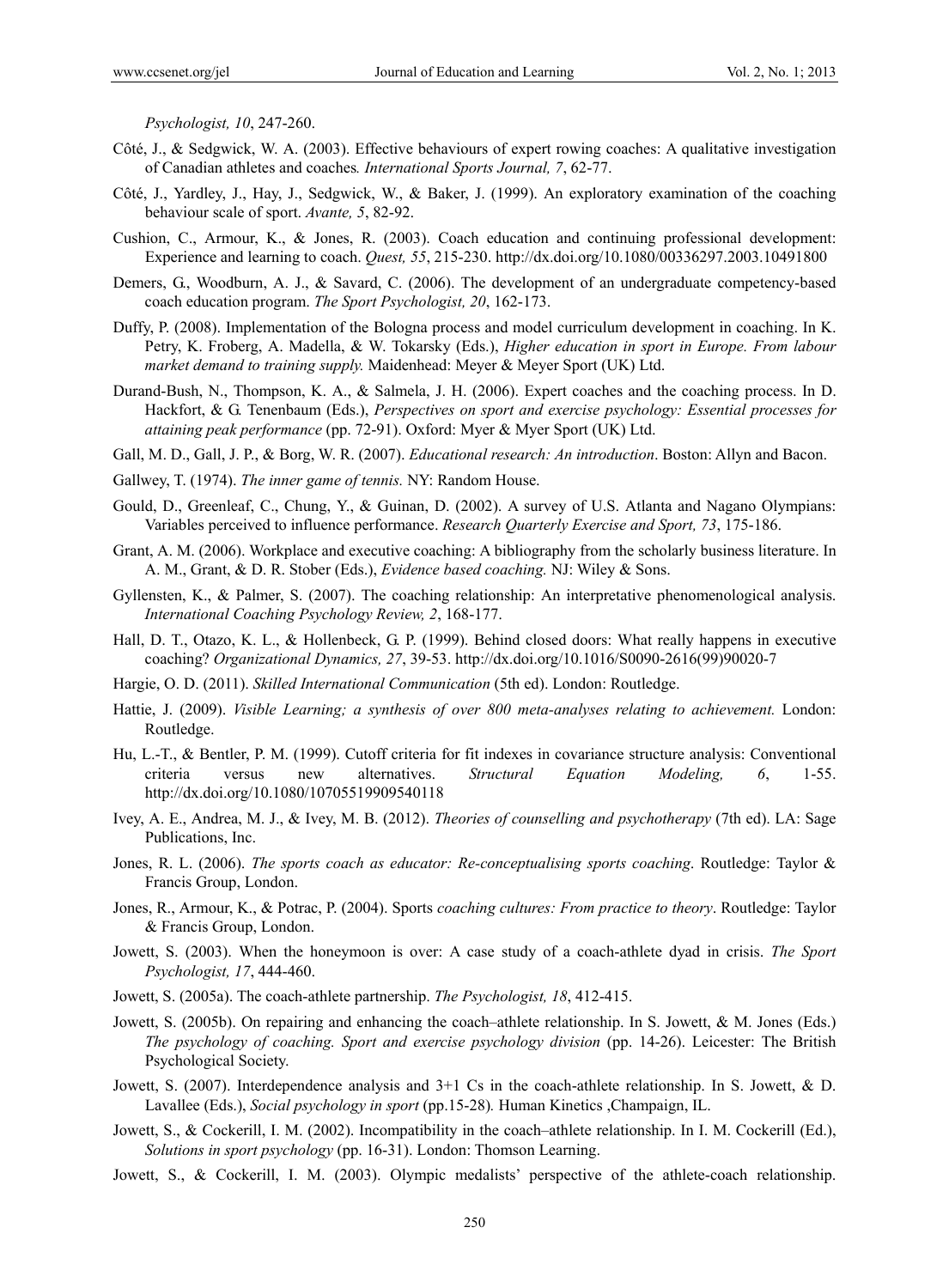*Psychology of Sport and Exercise, 4,* 313-331. http://dx.doi.org/10.1016/S1469-0292(02)00011-0

- Jowett, S., & Meek, G. A (2000).The coach–athlete relationship in married couples: An exploratory content analysis. *The Sport Psychologist, 14*, 157-175.
- Jowett, S., & Ntoumanis, N. (2004). The coach–athlete relationship questionnaire (CART-Q): Development and initial validation. *Scandinavian Journal of Medicine and Science in Sports, 14*, 245-257. http://dx.doi.org/10.1111/j.1600-0838.2003.00338.x
- Jowett, S., & Poczwardowski, A. (2007). Understanding the Coach-Athlete Relationship. In S. Jowett, & D. Lavallee (Eds.), *Social Psychology in Sport* (pp. 3-14). Champaing IL, Human Kinetics.
- Kahn, E. (1996). The Intersubjective Perspective and the Client centred approach: Are they one at their core? *Psychotherapy, 33,* 30-38. http://dx.doi.org/10.1037/0033-3204.33.1.30
- Kappenberg, E. S. (2008). *A model of executive coaching: Key factors in coaching success*. The Claremont Graduate University California, United States of America. Doctoral dissertation.
- Kauffmann, C. A. T. B. (2008). The evolution of coaching: An interview with Sir John Whitmore. *Coaching: An International Journal of Theory, Research and Practice, 1*, 11-15. http://dx.doi.org/10.1080/17521880801945196
- Kellett, J. B., Humphrey, R. H., & Sleeth, R. G. (2006). Empathy and the emergence of task and relations leaders. *Leadership Quarterly, 17*, 146-162. http://dx.doi.org/10.1016/j.leaqua.2005.12.003
- Kimsey-House, H., Kimsey-House, K., Sandahl, P., & Whitworth, L. (2011). *Co-Active coaching* (3rd ed.). Boston: Nicholas Brealey Publishing.
- Lyle, J. (1999). Coaching philosophy and coaching behaviour. In N. Cross., & J. Lyle (Eds.) *The coaching process: Principles and practice for sport* (pp. 25-46). Oxford: Butterworth-Heineman.
- Mageau, G. A. (2003). Coach-athlete relationship: a motivational model. *Journal of Sport Sciences, 21*, 883-904. http://dx.doi.org/10.1080/0264041031000140374
- Mallett, C., & Côté, J. (2006). Beyond winning and losing: Guidelines for evaluating high performance coaches. *The Sport Psychologist, 20*, 213-221.
- Moen, F. (2010). *Coaching and Performance Psychology*. Department of Education, Norwegian University of Science and Technology, NTNU, Doctoral dissertation.
- Moen, F., & Kvalsund, R. (2008). What communications or relational factors characterize the method, skills and techniques of executive coaching? *The International Journal of Coaching in Organizations*, 102-123.
- Moen, F., & Verburg, E. (2012). Subjective Beliefs among Athletes about how Relational factors affect Intrinsic motivation, Responsibility and Development in Sport. *The International Journal of Coaching and Science, 1,* 81-100.
- Moen, F., & Federici, R. A. (2011). Perceptions of coach competence and perceived need satisfaction: Assessing a Norwegian Coach Competence Scale. *The International Journal of Coaching in Organizations, 8*, 124-138.
- Moen, F., & Federici, R. A. (2012a). Perceived Leadership Self-efficacy and Coach Competence: Assessing a Coaching Based Leadership Self-Efficacy Scale. *International Journal of Evidence Based Coaching and Mentoring, 10,* 1-16*.*
- Moen, F., & Federici, R. A. (2012b). The Effect of External Executive Coaching and Coaching based leadership on Need Satisfaction. *Organization Development Journal.* Accepted for publication.
- Myers, N. D., Chase, M. A., Beauchamp, M. R., & Jackson, B. (2010). Athletes' perception of Coaching Competency Scale II – High school teams*. Educational and Psychological Measurement, 70,* 477-494. http://dx.doi.org/10.1177/0013164409344520
- Nazarudin, B. H. N. M., Fauzee, O. S. M., Jamalis, M., Geok, K. S., & Din, A. ( 2009). Coaching leadership styles and athlete satisfaction among Malaysian University Basketball team. *Research Journal of International Studies, 9*, 4-11.
- Nohria, N., & Khurana, R. (2010). *Handbook of Leadership Theory and Practice.* Harvard Business Review Press.
- Olympiou, A., Jowett, S., & Duda, J. L. (2008). The psychological interface between the coach-created